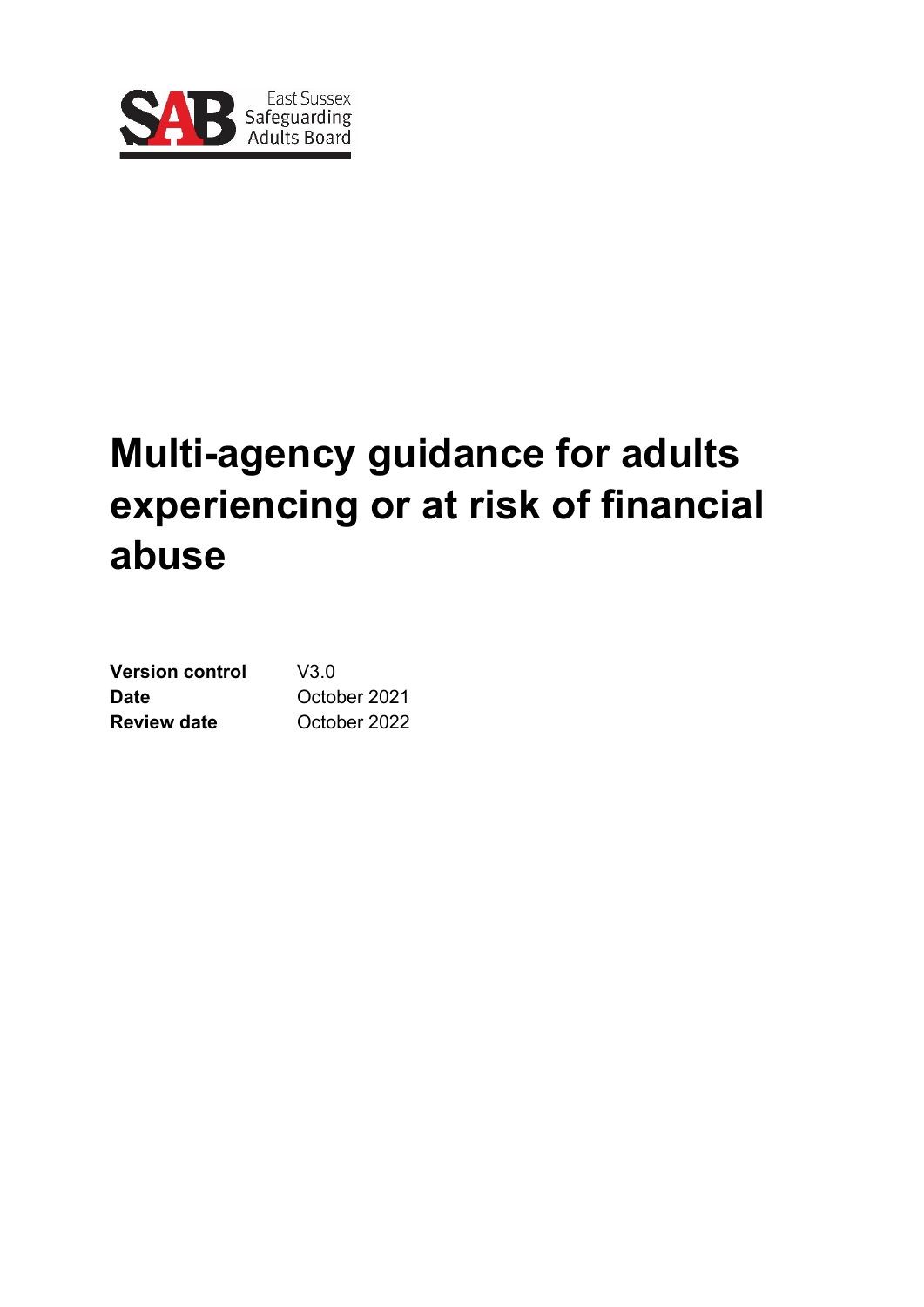## **Contents**

| Should a referral to the multi-agency risk assessment conference (MARAC) be                                                                 |
|---------------------------------------------------------------------------------------------------------------------------------------------|
|                                                                                                                                             |
|                                                                                                                                             |
|                                                                                                                                             |
|                                                                                                                                             |
| East Sussex County Council Finance and Benefits Assessment and Appointee<br>Involvement of the Local Authority Designated Officer (LADO) 10 |
|                                                                                                                                             |
|                                                                                                                                             |
|                                                                                                                                             |
|                                                                                                                                             |
|                                                                                                                                             |
| 16                                                                                                                                          |
| Appendix 1 - Flowchart to support the use of the multi-agency guidance 17                                                                   |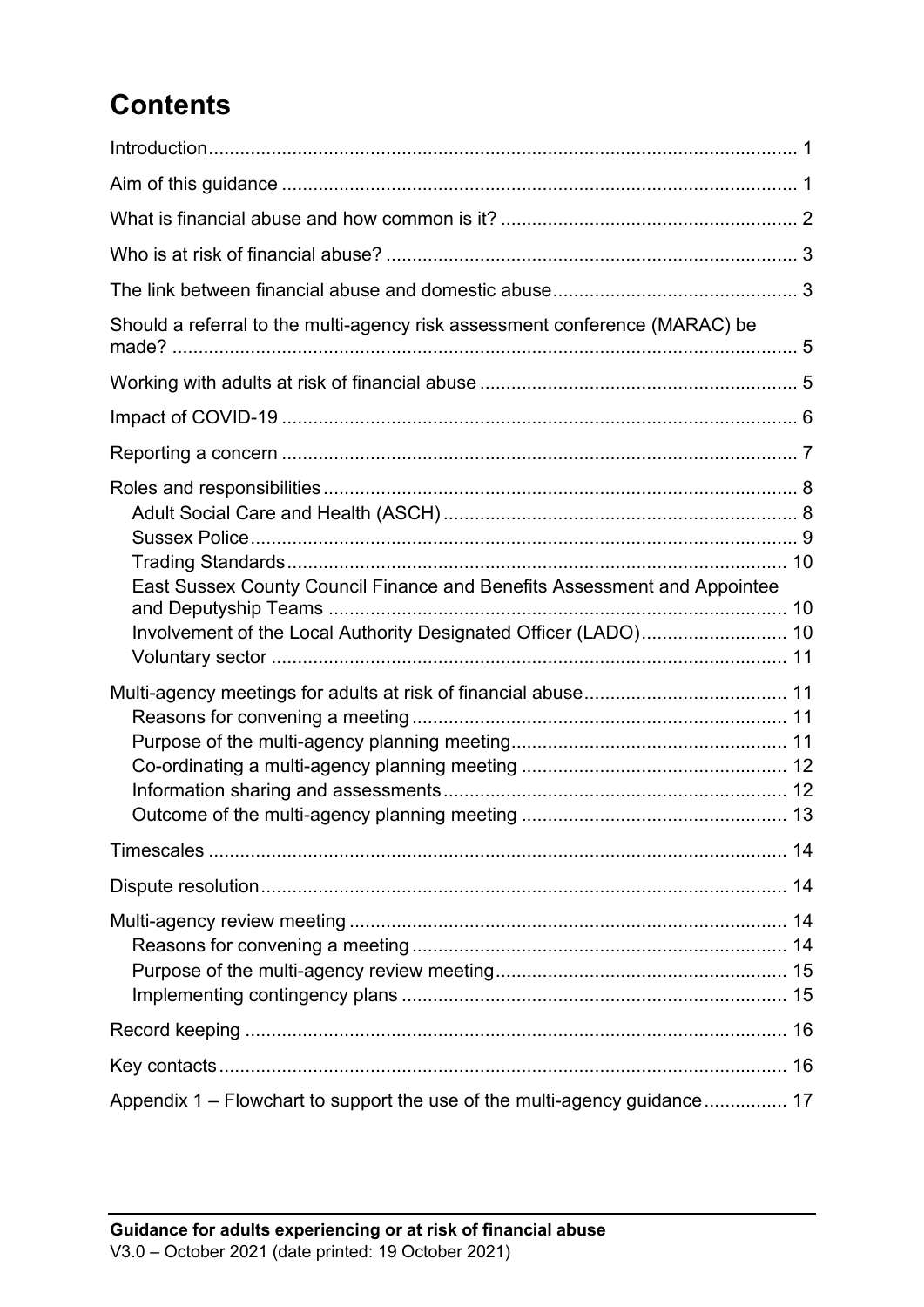## <span id="page-2-0"></span>**Introduction**

This guidance has been developed as part of the East Sussex Safeguarding Adults Board's financial abuse strategy. The safeguarding leads from the following partner agencies have contributed to its development:

- Adult Social Care and Health
- ESCC Financial Services
- Trading Standards
- East Sussex Fire and Rescue Service
- NHS East Sussex Clinical Commissioning Group
- South East Coast Ambulance Service
- Multi-agency Safeguarding Hub, Sussex Police
- Operation Signature, Sussex Police
- Southdown Housing
- Registered Care Association

The guidance does not replace, but supports the Sussex Safeguarding Adults [Policy and Procedures.](http://sussexsafeguardingadults.procedures.org.uk/)

## <span id="page-2-1"></span>**Aim of this guidance**

The purpose of this guidance is to support all statutory and voluntary agencies in East Sussex who may have contact or an active role with adults who have experienced, or are at risk of, financial abuse. It also considers young people aged 16 – 17 who are transitioning to adult services, or experiencing domestic abuse.

The guidance aims to reduce the likelihood of adults being at risk of, or experiencing, financial abuse by ensuring:

- Adults understand how financial abuse can affect them so they are able to keep themselves safe, or access appropriate services.
- Professionals understand and recognise the risk factors.
- Effective multi-agency working between all relevant agencies.

This will be achieved by ensuring all agencies are aware of their statutory duty of care responsibilities, and by ensuring there is:

• A 'Making Safeguarding Personal' approach when working with adults at risk.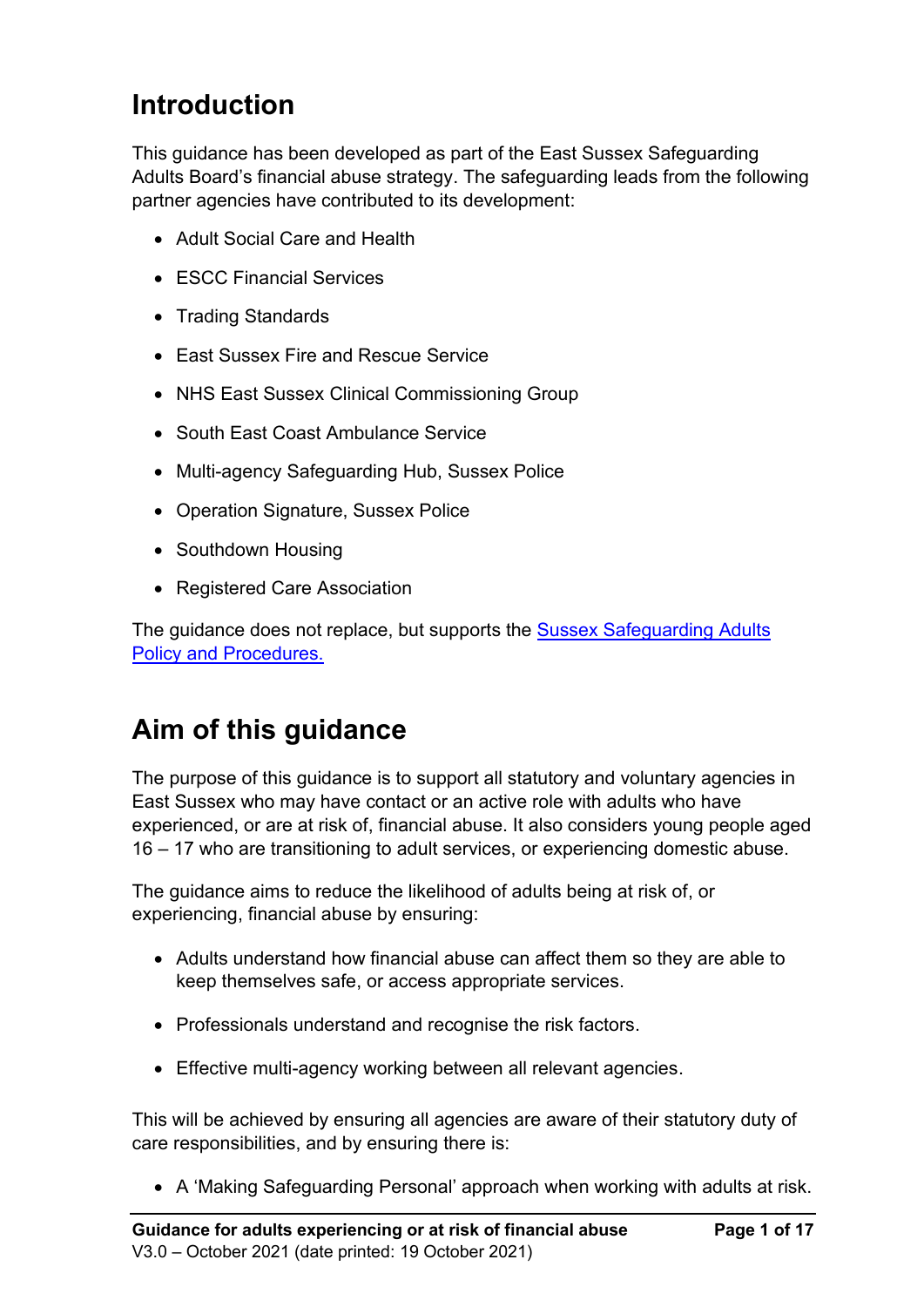- A culture of professional curiosity in all agencies.
- A point of contact in each organisation.
- A commitment to working in partnership.
- A joint framework for risk assessment and risk reduction.
- Clarity on the role and responsibilities of partner agencies, with an understanding of accountability, and evidence of shared decision making and actions to address concerns and reduce risks.

### <span id="page-3-0"></span>**What is financial abuse and how common is it?**

The Care Act defines financial abuse as:

- having money or other property stolen,
- being defrauded,
- being put under pressure in relation to money or other property, and
- having money or other property misused.

Financial abuse can include:

- theft,
- fraud,
- internet scamming,
- coercion around financial affairs or arrangements, including wills, property, inheritance or financial transactions, and
- misuse or misappropriation of property, possessions or benefits.

The Department for Work and Pensions has recently reported an increase in employment scams, including costs for CV writing and introduction to employment. This has been a concern predominantly affecting young people, although it could affect anyone seeking work. Risks include identity theft from revealing personal details including date of birth, address and national insurance number.

### **Who perpetrates financial abuse?**

Financial abuse is most frequently carried out by a person who is trusted by the adult who may have experienced harm. This can include family members, friends and neighbours, care workers and other professionals. There are also individuals who target and befriend vulnerable adults with the intention of exploiting them.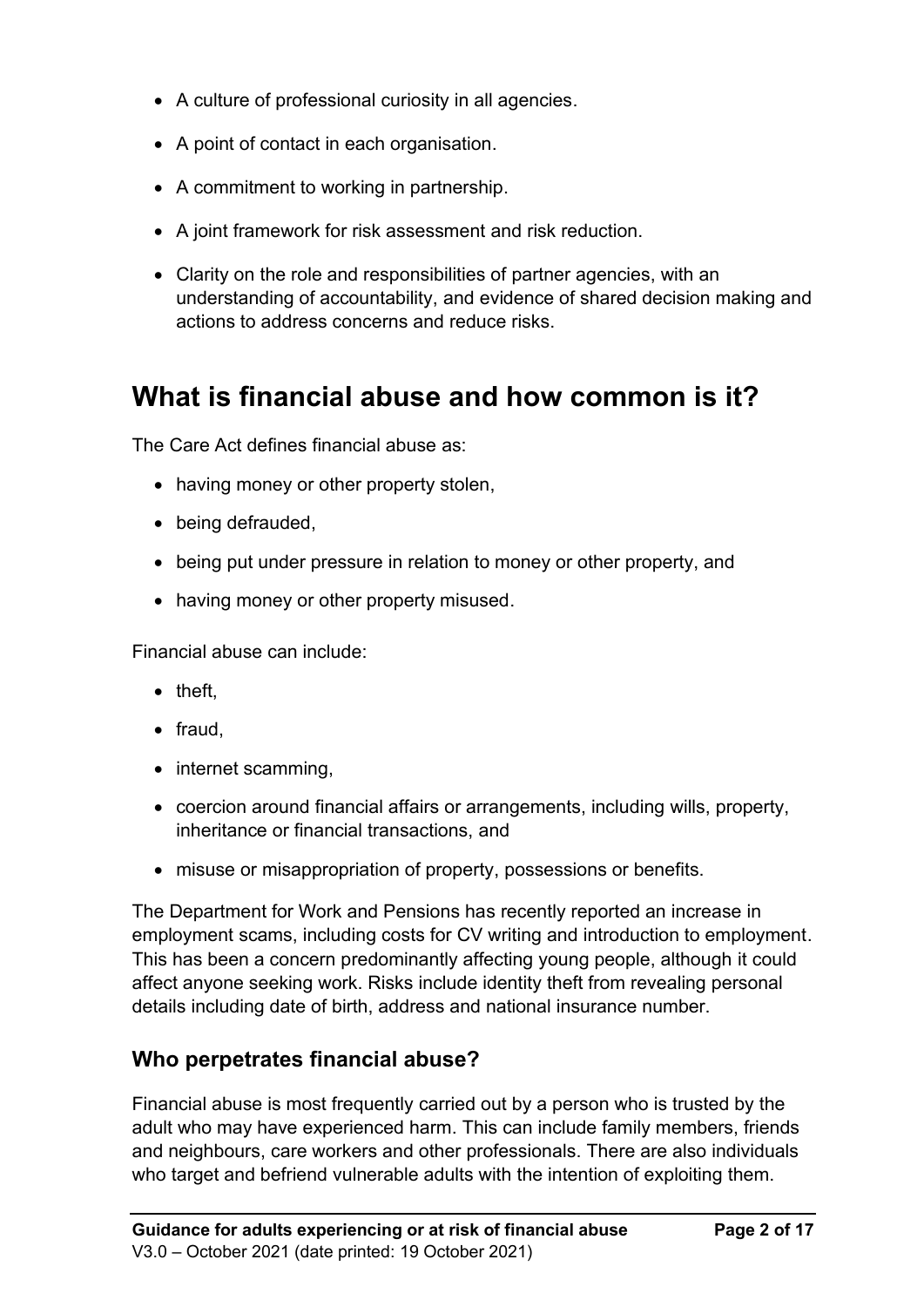### **How prevalent is financial abuse?**

Reported incidents of financial abuse have increased nationally and locally. It is likely increased awareness and improved levels of reporting is a factor, but this type of abuse can go undetected for a variety of reasons.

A UK study into the abuse of older people (Davidson et al, 2015) estimated between 1% and 2% of adults over 65 have experienced financial abuse. A report from the Social Care Institute for Excellence found 17% of the general public knew a vulnerable adult who had been a victim of financial crime.

## <span id="page-4-0"></span>**Who is at risk of financial abuse?**

There are numerous indicators of financial abuse, but adults at higher risk may be:

- Unable to manage their own finances because they lack mental capacity.
- Unable to manage their own finances because they lack numeracy skills, and / or they are dependent on others to manage their money.
- Dependent on others for aspects of daily living tasks.
- Isolated or living alone following separation, divorce or being widowed.
- Experiencing mental or physical health issues.
- Misusing alcohol or substances.
- Of a trusting nature and susceptible to emotional grooming.
- <span id="page-4-1"></span>• Targeted having previously been a victim, and not recognising this.

## **The link between financial abuse and domestic abuse**

'Economic abuse', which includes financial abuse, is a form of domestic abuse.

Economic abuse is a form of coercive and controlling behaviour where abusers may restrict, exploit or sabotage an adult's access to money and other resources, including food, clothing, transportation and accommodation.

It can be motivated by a sense of ownership or entitlement. In some instances, theft or pressure to provide financial support has been associated with escalating substance misuse and physical violence.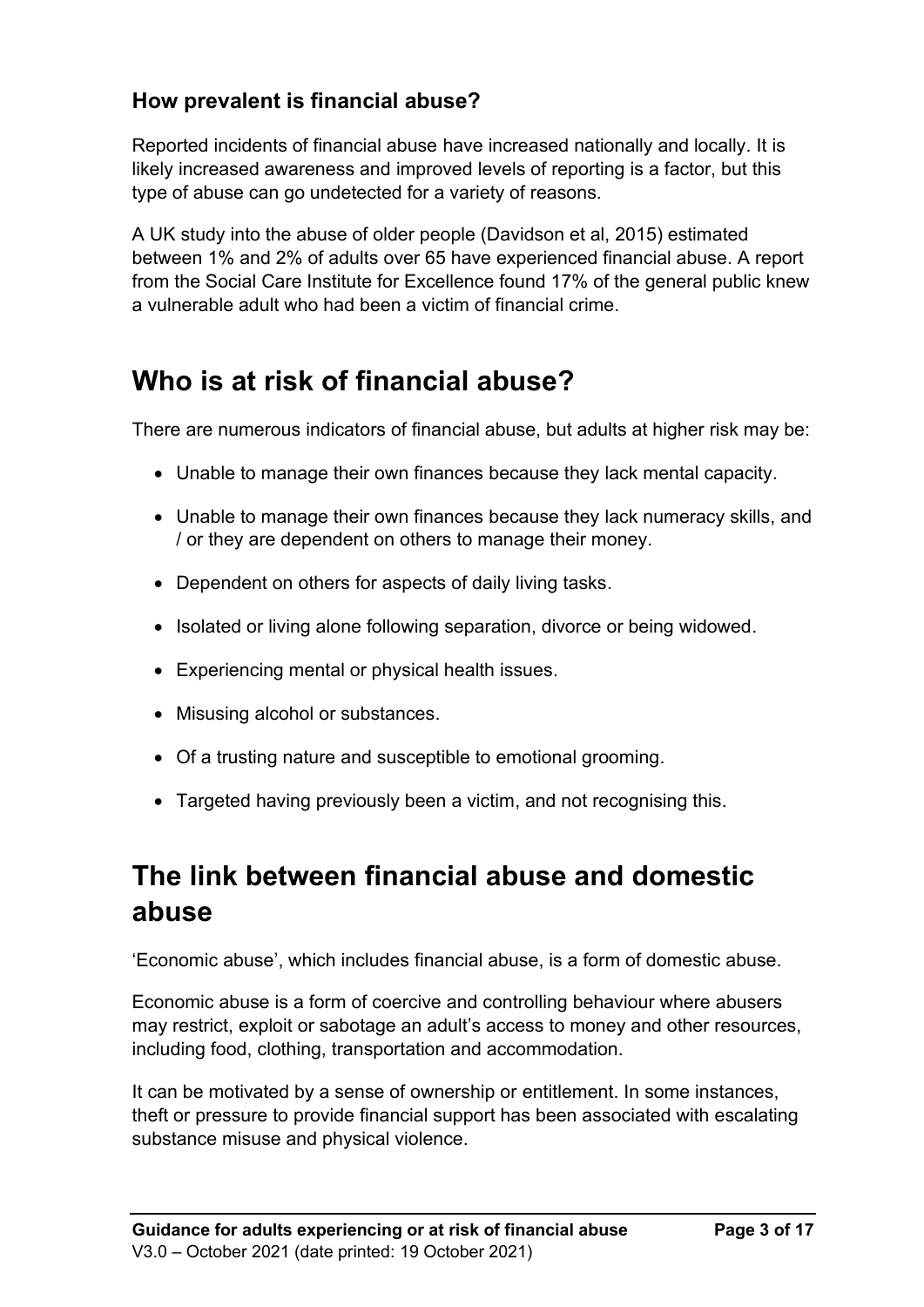Recent findings from domestic homicide reviews (DHR) have identified economic abuse as a factor in domestic abuse and that this rarely takes place in isolation. A recent DHR 'Adult K' was the result a mother being killed by her adult son, where economic abuse was a factor.

#### Safe in East Sussex - [Domestic homicide reviews](https://www.safeineastsussex.org.uk/Domestic%20Homicide%20Reviews.html)

Economic abuse will often be a feature of abusive and inter-familial relationships but can often begin or escalate when a relationship or contact ends.

#### **Indicators of economic abuse**

Economic abuse can happen irrespective of the affluence of the family concerned.

Adults who have been or are at risk of economic abuse could experience a range of coercive and controlling behaviour including:

- Not being able to access education or employment.
- Having to hand over wages, or not being able to claim benefits.
- Not being able to access their and / or their children's savings accounts, or funds being withdrawn from these accounts.
- Not being able to access bank account, or misuse of joint accounts.
- Theft of money or other resources.
- Being given an allowance, or having to ask for money.
- The use of personal property, such as a mobile phone or car, being controlled.
- Not being named on a mortgage or tenancy.
- Being forced to take out credit or commit fraud.
- Credit being taken out and debts being accrued without the adult's knowledge.
- Legal proceedings, in relation to divorce and contact with children, being prolonged.

Adults receiving direct payments or support from social care may accumulate debts because they are prevented from paying the bills. A family member or carer may also discourage the adult from accessing services, resulting in support ending when it is still required, which could increase risk of ongoing financial abuse.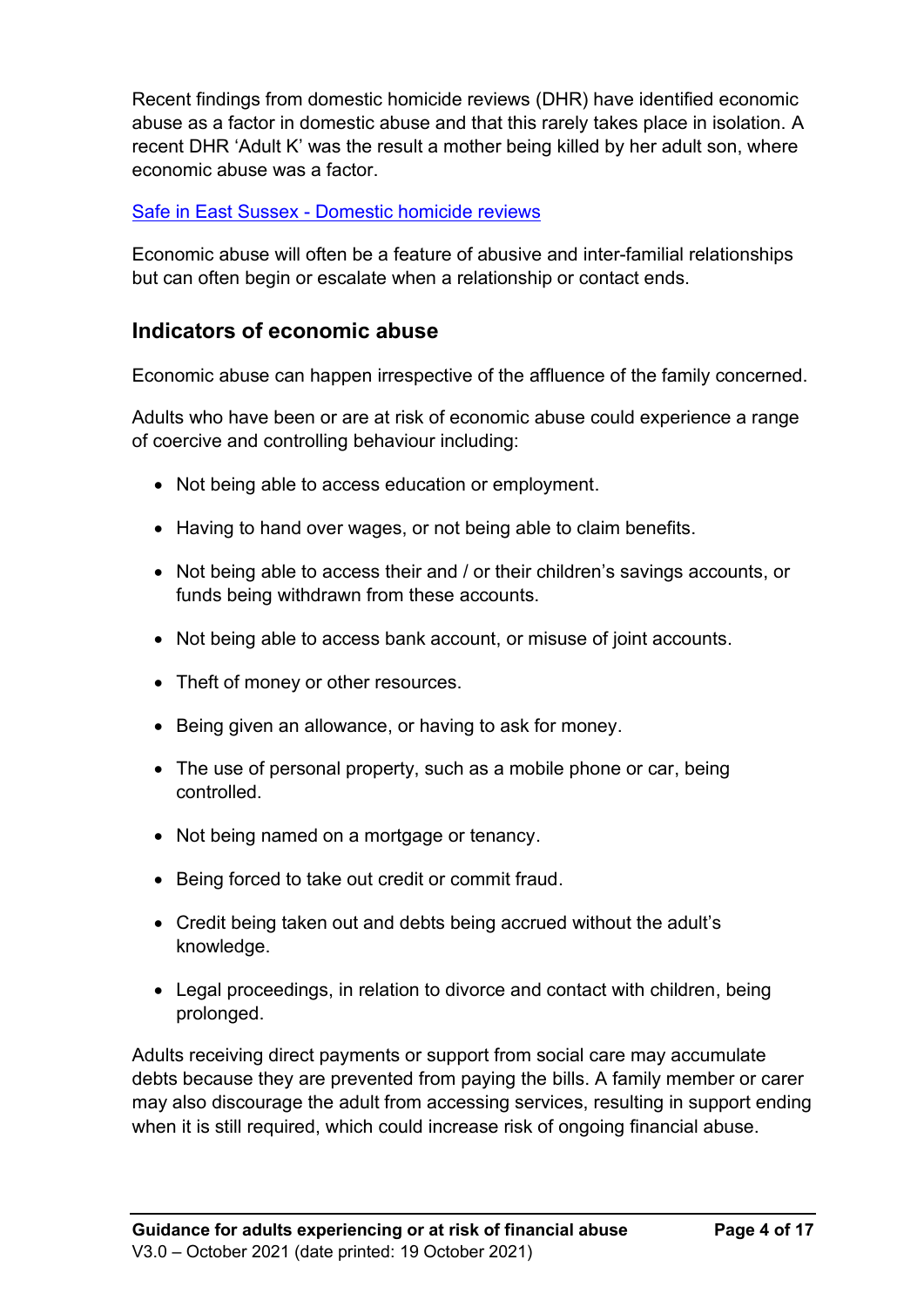## <span id="page-6-0"></span>**Should a referral to the multi-agency risk assessment conference (MARAC) be made?**

If there are concerns about economic or financial abuse in an intimate or familial relationship, a referral should be made to MARAC for anyone over 16 if the following criteria are met:

- **Visible high risk:** 14 or more 'yes' answers or 'ticks' on the DASH risk identification checklist (RIC).
- **Potential escalation:** 3 or more incidents of domestic violence or abuse in the past 12 months.
- **MARAC repeat:** where there is a further incident within 12 months of the date of the last MARAC referral.
- There is a high risk of serious harm or significant concern for safety, but the adult is minimising the concerns and DASH indicates risk of harm is low.

## <span id="page-6-1"></span>**Working with adults at risk of financial abuse**

Some adults experiencing financial or economic abuse may not acknowledge they are being exploited. In some circumstances, the adult may feel unable to disclose incidents because:

- they do not want to get the other person into trouble, or
- they may be anxious about the loss of the relationship with the adult who poses a risk, or
- they are afraid of physical abuse.

It is therefore important to consider all factors that may contribute towards reluctance to report a concern.

Financial abuse is complex, and working with an adult at risk of financial abuse can be most effective when there is:

- Continuity, rapport, empathy, persistence and respect.
- An understanding of the adult's life including childhood experiences, adult relationships, and any associated trauma arising from these.
- Time to explore the adult's wishes and motivation to change the situation.
- An assessment and review of the adult's mental capacity when there are concerns about the adult's ability to make decisions regarding finances.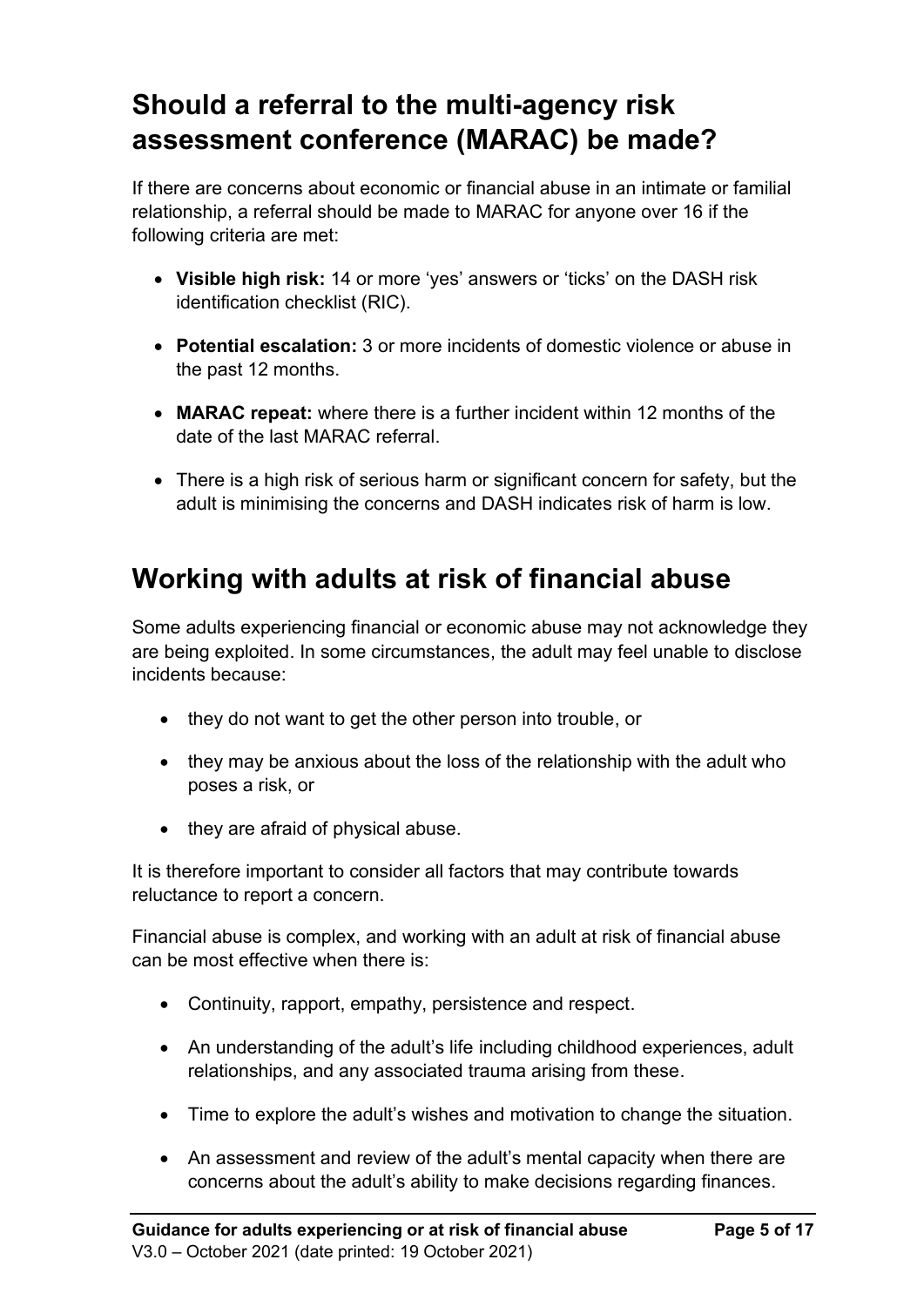- Openness and honesty about risks, and ensuring the adult understands them.
- Consideration of the agencies or worker(s) who are best placed to engage with the adult, and ensure the multi-agency plan is followed up.

## <span id="page-7-0"></span>**Impact of COVID-19**

The impact of COVID-19 should not be underestimated:

- Difficulties arising from lockdowns, furlough or unemployment, along with increased isolation, stress and anxiety, could escalate financial abuse.
- Adults living with an abusive partner or family member may be less able to seek help.
- Fewer visitors to households will have resulted in reduced opportunities to witness and report the signs of financial abuse.

Agencies should take this into account, be vigilant and take opportunities to ask questions if there are concerns about an adult's vulnerability to financial abuse.

### **Considerations for virtual assessments**

As a result of the pandemic, agencies have been required to complete virtual assessments. While this can provide a more flexible approach to maintaining contact with adults, care and professional curiosity is needed when gathering information to ensure concerns are not missed. While practitioners need to ensure they are making safeguarding personal, they should also be alert and prepared to question information to fully understand individual circumstances.

#### **Prior to a call:**

- The practitioner should ensure arrangements for the meeting are clearly set out, and confirmed in writing.
- Check that the person has access to technology in an appropriate environment to discuss confidential information.

#### **During the call:**

- The practitioner should explain who they are, their role, the agency they are from and the reason for the call.
- Check if the person is alone, who is with them, and if they are happy to proceed and share information.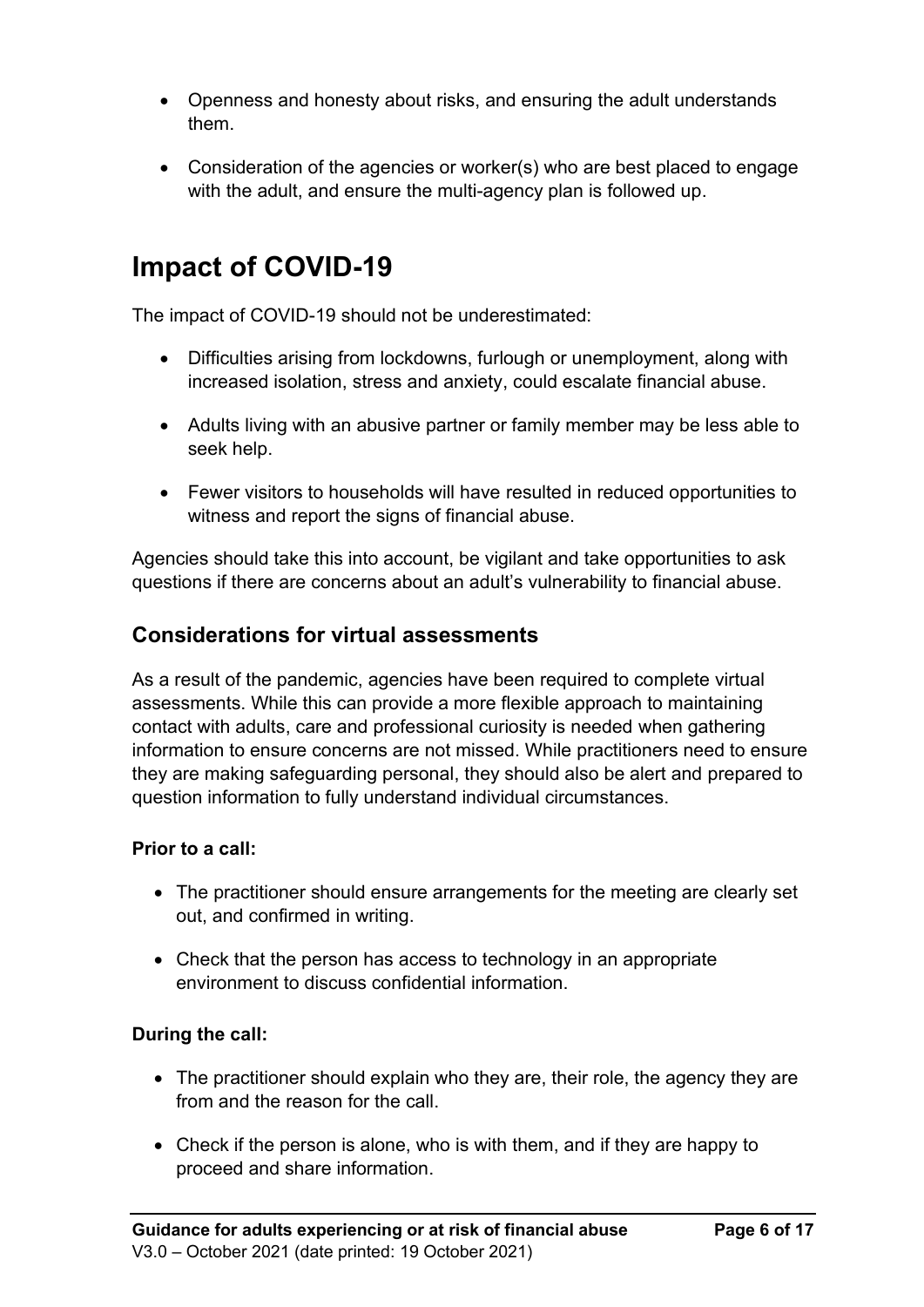- Check if the person understands the reason for the assessment, and the outcomes they want to achieve.
- Ask the person to consent to information being shared whilst ensuring they know some information may have to be shared, for example, if they or others are at risk, or if a criminal offence has occurred.
- Frequently paraphrase and reflect back information to ensure details have been correctly understood.
- Listen for pauses in the conversation which may indicate a reluctance to share information and explore this further when needed.
- Consider mental capacity and whether the person is able to make specific decisions. If the agency is not able to complete a mental capacity assessment, a referral should be made for this to be carried out.

#### **Ending the call:**

- Summarise the outcome of the assessment and any recommendations.
- Give the person time to ask questions.
- Explain what will happen next, how information will be shared, and ensure copies of any assessments or plans are provided.
- Give the person key telephone numbers and contacts, should they need to make contact with any updates or questions.

#### **After the call:**

- Any risks should be assessed around the likelihood and frequency of abuse occurring.
- Any concerns should be discussed with a supervisor following policies and procedures to ensure safeguarding measures are in place or referrals made to the appropriate agencies.

## <span id="page-8-0"></span>**Reporting a concern**

If direct contact with an adult, or information from a third party, suggests the adult has experienced or is at risk of financial abuse, this should be reported following the agency's policy and procedures.

If criminal activity is suspected, practitioners should not attempt to interview the adult. If a disclosure is made and information is freely shared, this should be recorded and the person informed the information will need to be passed on.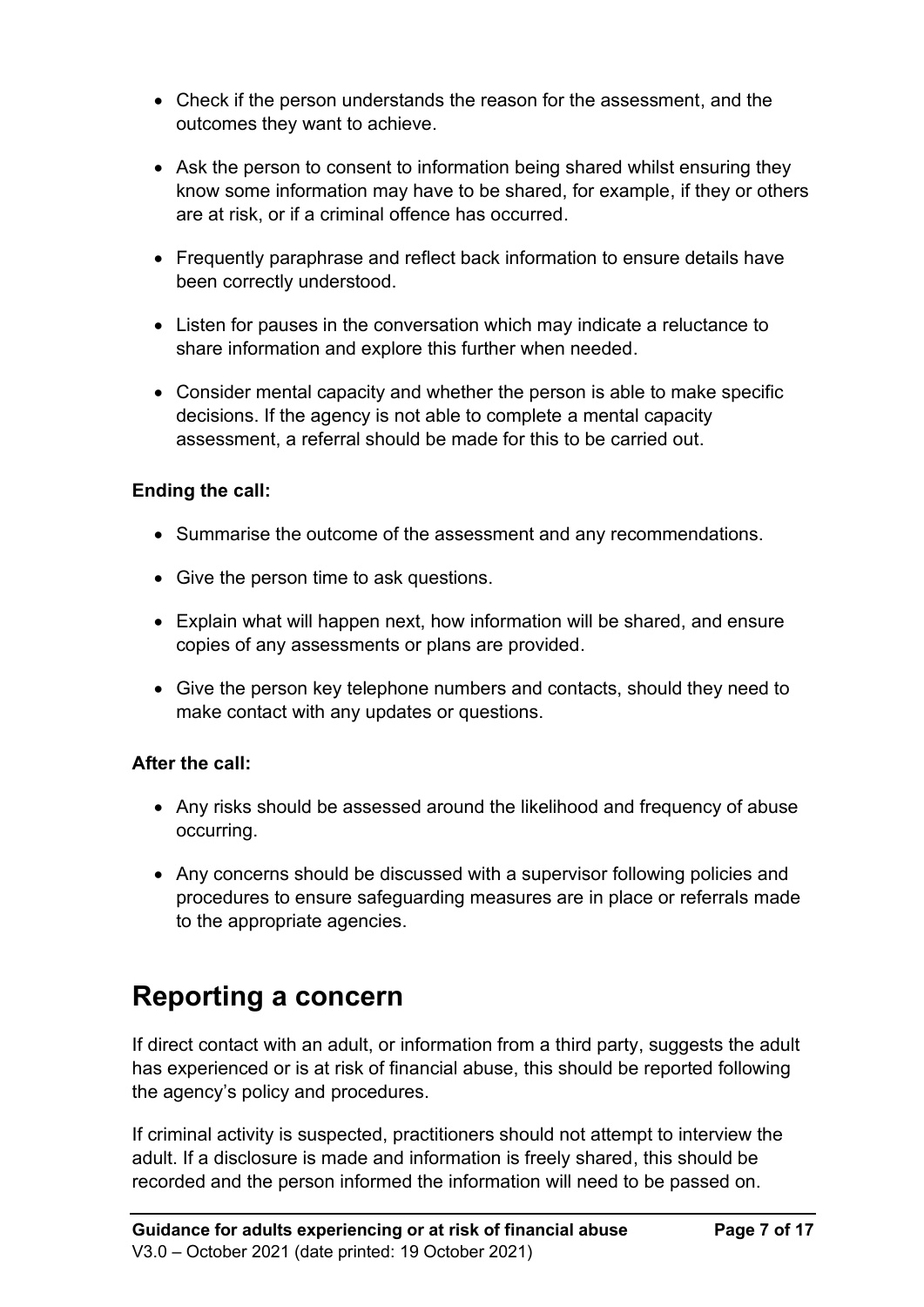Alternatively, enough basic details should be taken about the concerns asking open questions, for example: 'tell me what happened' or 'who, where, when, what and how'.

If a referral needs to be made to another agency, including the police or social care, the appropriate referral process should be followed, and where possible should include:

- Full name, date of birth and address of adult at risk.
- Details of the person(s) thought to be the cause of risk.
- An overview of the agency's involvement with the adult, or how the information was reported.
- A summary of the concerns raised and source of these, and identification of any known risks, including any actions taken to date.
- Contact details of the referrer, and / or associated keyworker, including name, role, telephone number and email address.
- Confirm that consent has been given for the referral and, if not, why not, including any comments from the adult if known.
- <span id="page-9-0"></span>• Any other relevant information or evidence, including records and reports.

## **Roles and responsibilities**

### <span id="page-9-1"></span>**Adult Social Care and Health (ASCH)**

Under the Care Act 2014, ASCH has a statutory duty to lead the co-ordination of enquiries into allegations of neglect or abuse of adults who meet the three key tests, that is:

- an adult who has care and support needs (whether or not the local authority is meeting any of those needs), and
- may be experiencing, or is at risk of, abuse, and
- as a result of those needs is unable to protect themselves from either the risk of, or the experience of, abuse.

Where the adult does not meet these criteria, the local authority is not required by law to carry out a safeguarding enquiry. However, the local authority may do so if it believes it is proportionate, and will promote the adult's wellbeing and support a preventative agenda. The local authority may decide to use its discretionary power to undertake a safeguarding enquiry where: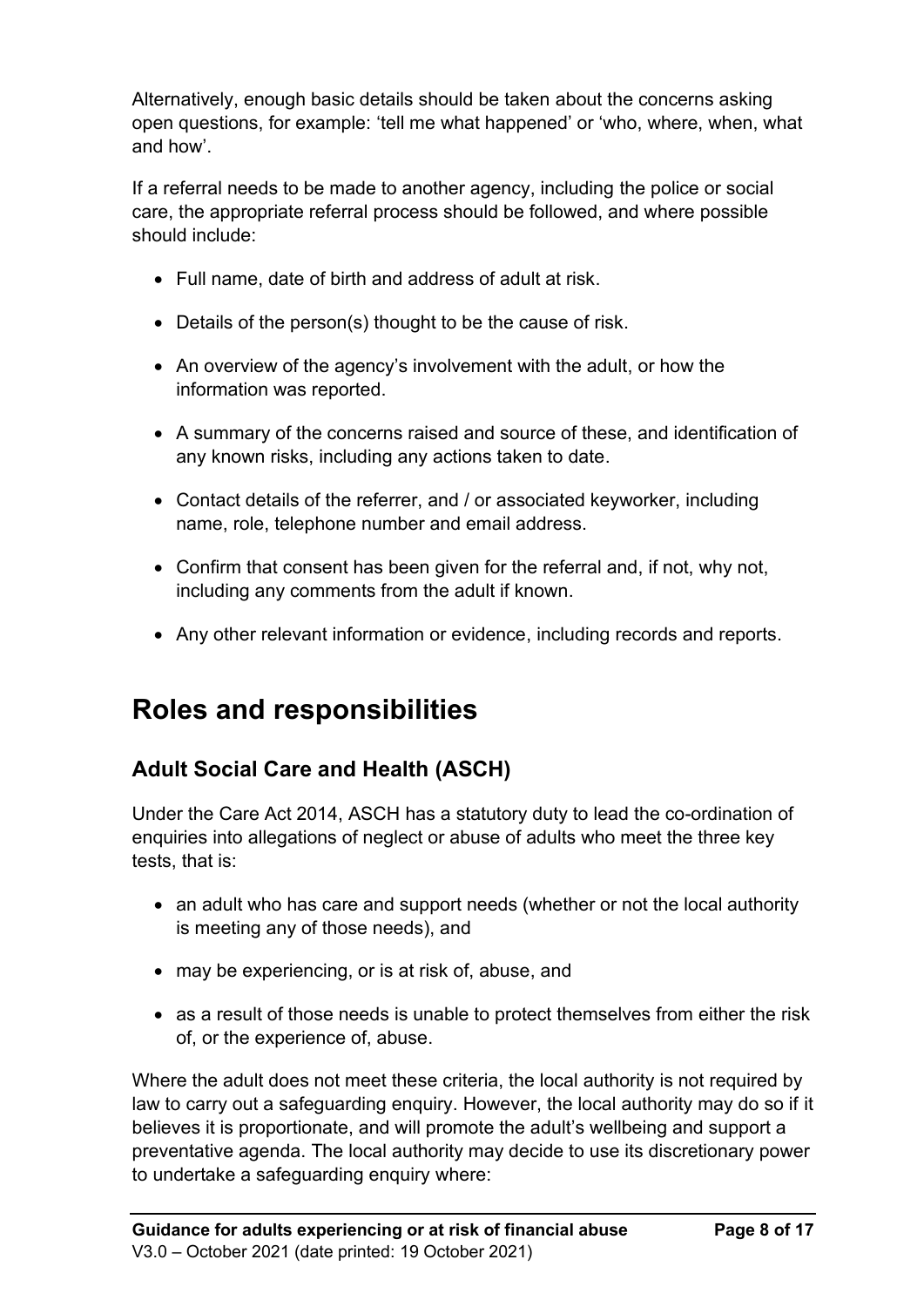- a concern is raised which does meet the Section 42 threshold, but a significant level of risk warrants a response under safeguarding procedures.
- an adult has died, but an enquiry into the concerns raised is still required due to potential risk to others or learning for agencies.

A Safeguarding Adults Review referral should also be considered (see the [Sussex SAR Protocol\)](https://www.eastsussexsab.org.uk/documents/sussex-sar-protocol/).

#### **Causing an enquiry to be made by another organisation**

While the local authority takes the lead co-ordinating role for all safeguarding enquiries, it can cause enquiries to be made by another organisation or agency. Causing an enquiry to be made is distinct from requesting actions from another organisation as part of an enquiry being carried out by the local authority.

The circumstances of a case will determine the right person to undertake the enquiry. This may be a professional who has already built up a relationship with the adult. In other situations, the concern may require a professional with particular skills and knowledge. For example, in cases of financial abuse, the police may be the lead professional because a crime has been committed, or in domestic abuse cases, the Portal or another service may be working with the adult and be best placed to obtain relevant information.

#### **Adult Social Care and Health (ASCH) led enquiries**

When Health and Social Care Connect receives a safeguarding concern, and / or a financial abuse screening tool, indicating an adult is at risk of financial abuse and has care and support needs, they will contact the appropriate ASCH team. This team will identify a Lead Enquiry Officer (LEO) to act as the enquiry manager.

The duties of the LEO include:

- Liaising with all agencies involved and those who need to become involved with an adult.
- Chairing multi-agency meetings, where risks and information sharing will be reviewed.
- Developing action plans with clear roles, responsibilities and timescales for agencies until the risks have been reduced, where possible.
- Ongoing monitoring, if needed, once the enquiry has concluded.

### <span id="page-10-0"></span>**Sussex Police**

Any allegations of financial abuse where a crime is suspected should be referred to Sussex Police using the [Operation Signature referral form.](https://www.eastsussexsab.org.uk/documents/operation-signature-referral-form/) The referral should include details of any ongoing social care safeguarding enquiries.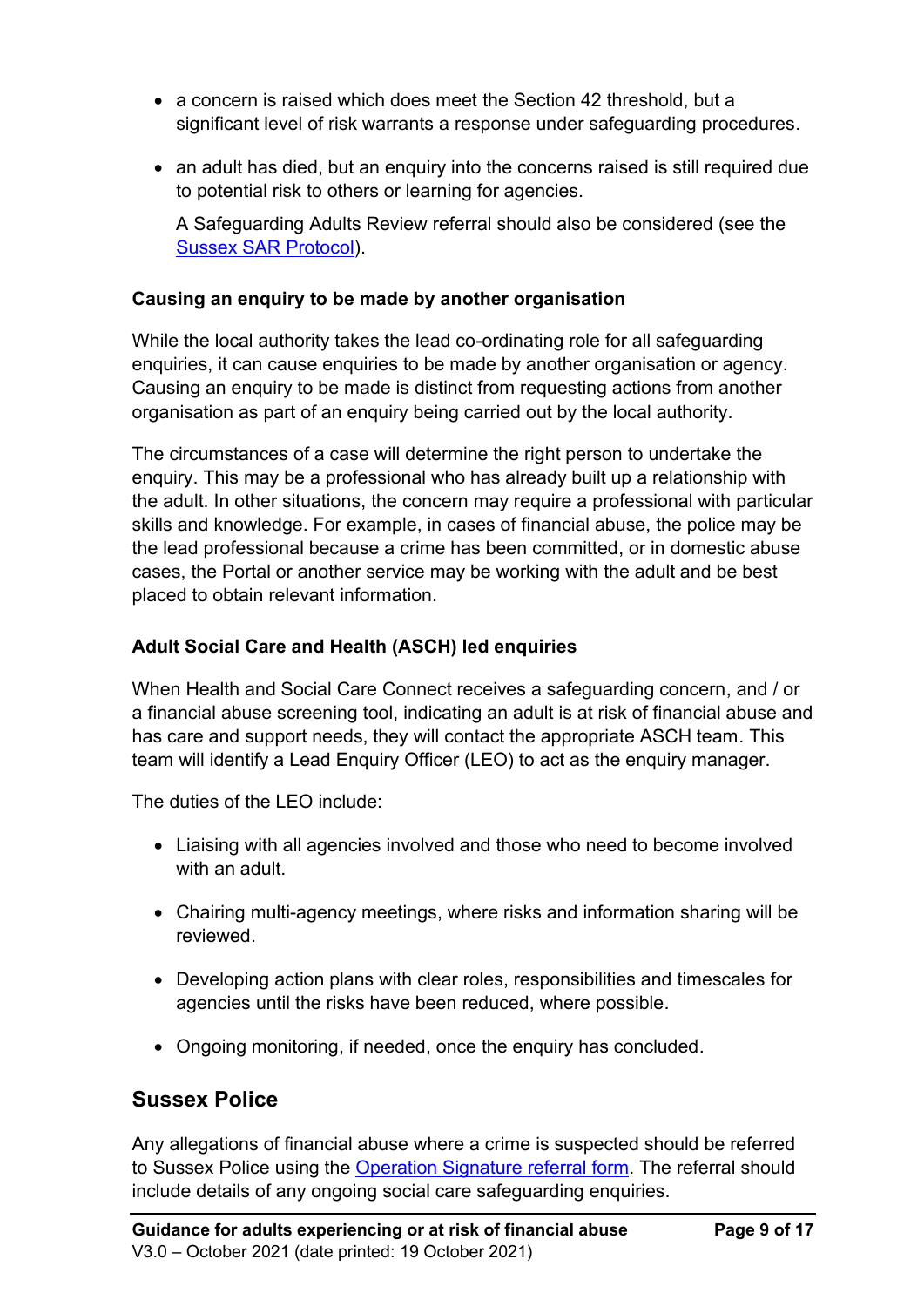Completed referrals should be emailed to  $101@$ sussex.pnn.police.uk, with the title: Operation Signature – victim care.

If there are additional safeguarding concerns, for example, high risk domestic abuse, a referral should also be made to MARAC.

The police will decide whether to inform the Multi-agency Safeguarding Hub (MASH) about any additional concerns. A consultation with the MASH should also be considered when there are complex safeguarding issues. If a LEO requires a MASH safeguarding assessment or a multi-agency meeting, the Adult Social Care Referral to Multi-Agency Safeguarding Hub should be completed.

Emails sent to MASH are only monitored during office hours, Monday to Friday.

**Note** Operation Signature referral forms should not be sent to the MASH hubs.

### <span id="page-11-0"></span>**Trading Standards**

Trading Standards will investigate any allegation of financial abuse relating to a consumer protection issue, and support the adult affected. In some cases, when the public interest and evidential criteria are met, Trading Standards may prosecute the perpetrator.

Trading Standards will have an identified lead person who will share information regarding investigations, attend multi-agency meetings, assist in reviewing risks and ensure any agreed actions are undertaken.

Trading Standards supports the **Friends Against Scams initiative**, aimed at increasing awareness of scams.

### <span id="page-11-1"></span>**East Sussex County Council Finance and Benefits Assessment and Appointee and Deputyship Teams**

The Finance and Benefits Assessment Team (FABA) will identify a lead person for cases where alleged financial abuse is by a person in a position of trust, including family members, friends and neighbours, or care workers and other professionals. The LEO will involve the FABA lead person and consider whether the enquiry, or parts of the enquiry, could be undertaken by them.

The Appointee and Deputyship Team should be contacted if there is a need to consider changes to the management of an adult's finances to ensure practical arrangements and risk assessments have been taken into account.

### <span id="page-11-2"></span>**Involvement of the Local Authority Designated Officer (LADO)**

If the individual who is the cause of risk is working in a position of trust, the LEO should consider whether a consultation with the LADO is needed.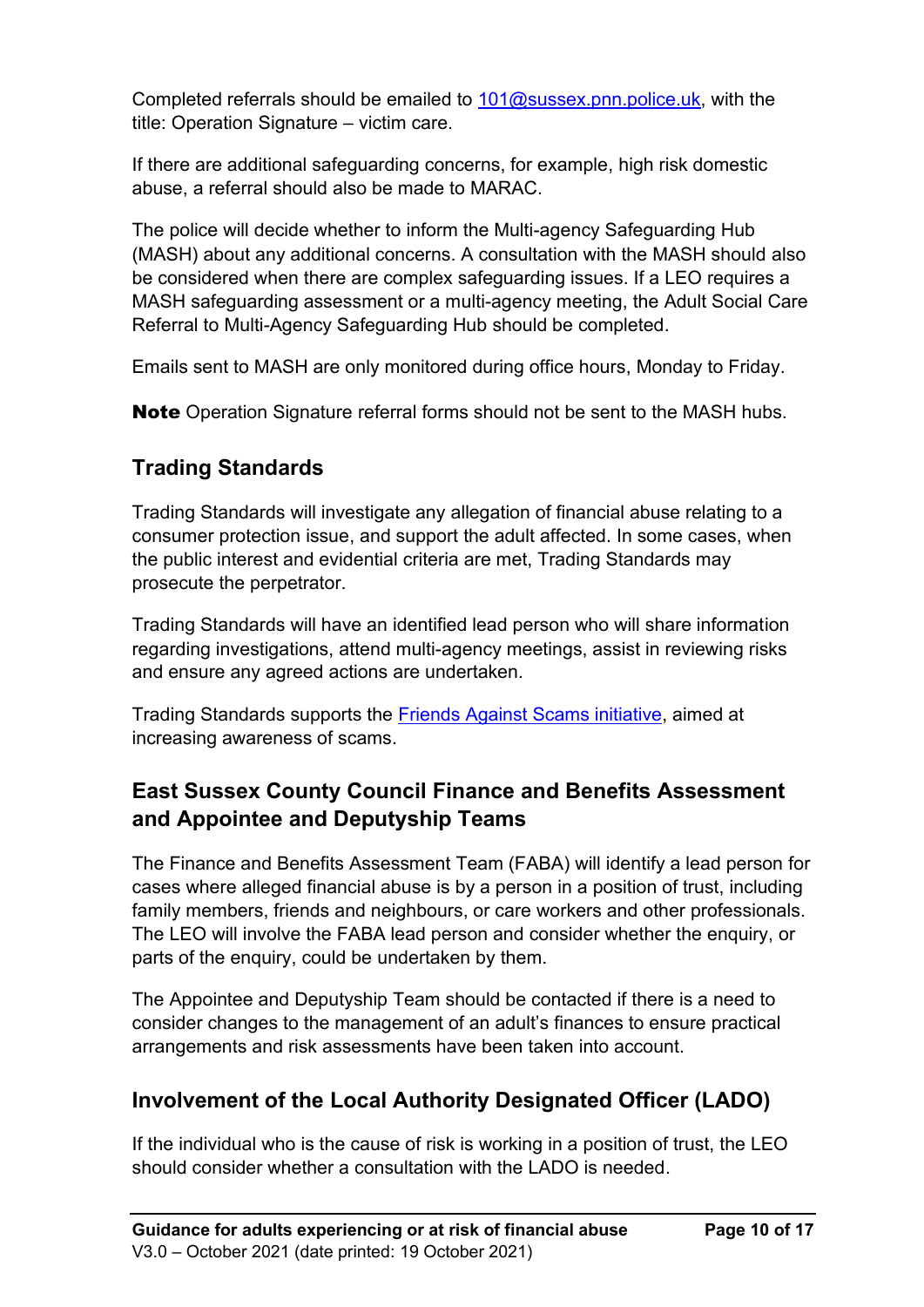If appropriate, the LADO will complete a risk assessment in relation to the individual's place of work, including any secondary roles and access to finances, even if an allegation has occurred in their private life, as there may be transferable risks in their current workplace.

In cases involving a criminal offence, the LADO should always be consulted. The LADO may need to advise on whether the individual should be suspended from duties, including any voluntary roles, during an investigation. The LADO can also advise on matters including DBS referrals or contact with the Care Quality Commission, or signposting to services who can provide the individual or employer with support.

### <span id="page-12-0"></span>**Voluntary sector**

The voluntary sector has a crucial role in supporting adults in the community, and will need to be able to identify safeguarding concerns. Voluntary organisations should provide safeguarding training so staff and volunteers can recognise signs and indicators of abuse, know how to raise a concern within their organisation and when to report an incident direct to statutory agencies.

Voluntary services should have an identified safeguarding lead who is responsible for following up concerns, and ensuring appropriate policies and procedures are in place with links to Safeguarding Adult Board information.

## <span id="page-12-1"></span>**Multi-agency meetings for adults at risk of financial abuse**

### <span id="page-12-2"></span>**Reasons for convening a meeting**

Where it has been established there are significant concerns regarding financial abuse, a multi-agency meeting should be convened. This will facilitate formal information sharing, and recording of an agreed multi-agency safeguarding plan.

The need for an independent chair should also be considered in high risk complex cases.

### <span id="page-12-3"></span>**Purpose of the multi-agency planning meeting**

The purpose of the meeting is to:

- Discuss the current level of risk and co-ordinate information sharing.
- Gain historical perspectives of the current situation.
- Establish or review the adult's views and wishes, where possible.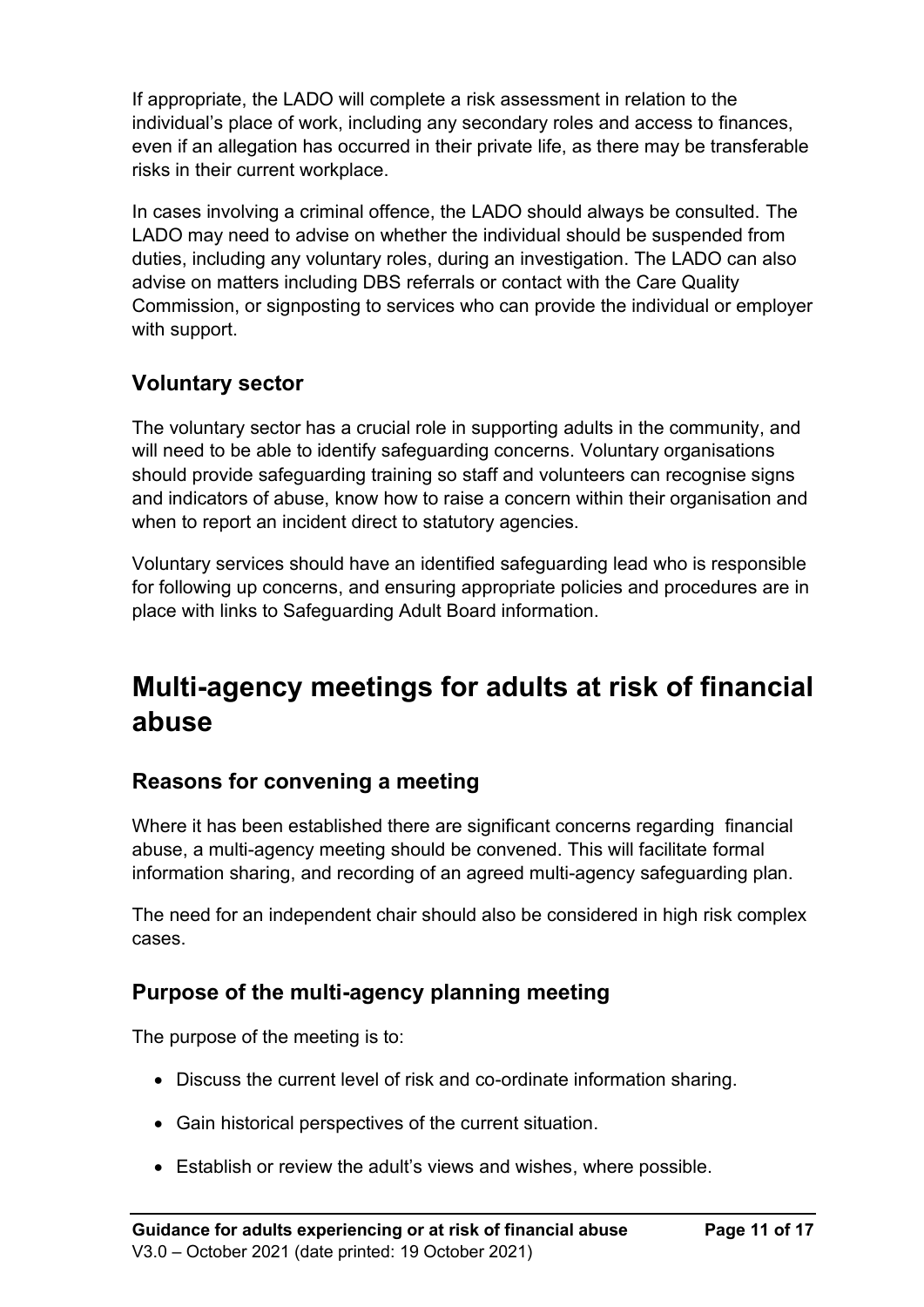- Assess the willingness of the adult to engage and accept support.
- Evaluate information to agree the most effective approaches and actions.

### <span id="page-13-0"></span>**Co-ordinating a multi-agency planning meeting**

- The LEO is responsible for convening the meeting, arranging a venue and minute taker, and sending invitations to agencies involved or those who need to be included.
- Each agency approached will be responsible for making enquiries or taking any required actions before the planning meeting.
- The LEO will make arrangements to invite the adult and / or their representative to the meeting, if they agree. If the adult's representative is the person thought to be the cause of risk, an advocate may be required.
- A clear agenda should be set for the meeting with information shared from parties who are not able to attend.
- At the meeting, a decision will be made about how to obtain and share the views of the adult if they do not wish to attend. Any decisions should be clearly recorded and communicated back to the adult.
- The meeting should focus on the need to build trust with the adult to reduce and eliminate risks.
- Attendees should have a clear understanding of their legal duties and responsibilities in following up actions, and be able to raise any ethical dilemmas and participate to resolve these.
- Minutes of the meeting will be taken detailing discussions and agreed actions. The LEO is responsible for distributing the agreed minutes.

### <span id="page-13-1"></span>**Information sharing and assessments**

It is the responsibility of all agencies involved to share relevant information, and for each professional to have an understanding of how their involvement links in with the work of other agencies.

Agencies which may be able to provide information include:

- the police.
- Trading Standards,
- FABA Team,
- victim support,
- primary and secondary health services,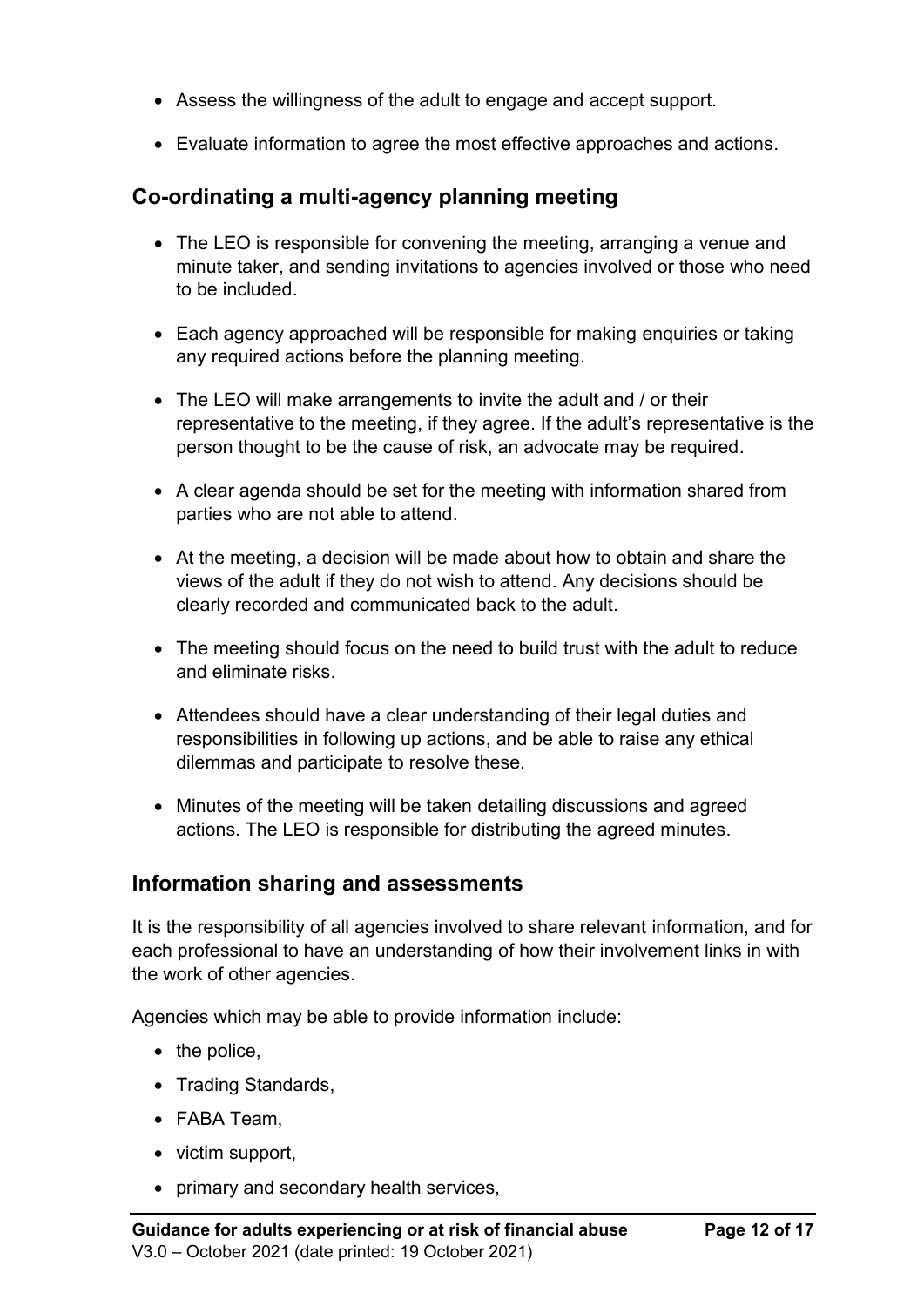- supporting agencies,
- outreach services,
- supported accommodation,
- residential and nursing care,
- Supply Management Team,
- banks and building societies,
- the adult's network and family members, where relevant.

Key assessments and additional information can include but is not limited to:

- Risk assessments.
- Social care assessments.
- Mental capacity assessments.
- Pen picture, including the adult's own views on their situation and needs.
- Adult's activities of daily living, including numeracy skills.
- Adult's social and medical history.
- Mental health assessments.
- Cognitive assessments.

The East Sussex SAB [Financial Abuse Screening Tool](https://www.eastsussexsab.org.uk/documents/financial-abuse-screening-tool/) can be used to identify the level of risk to an individual.

### <span id="page-14-0"></span>**Outcome of the multi-agency planning meeting**

The LEO, in consultation with attendees, will consider the following outcomes:

- The adult's desired outcomes, where possible.
- Clear communication and sharing information with the key people involved.
- Agreed action plans which include timescales and deadlines for completion by a named individual. Contingency plans, ongoing assessments including financial risk assessment, and identification of a lead professional for follow up enquiries should also be clarified.

The multi-agency meeting should also consider whether risks are:

• **Risk addressed:** Ongoing monitoring arrangements to be agreed.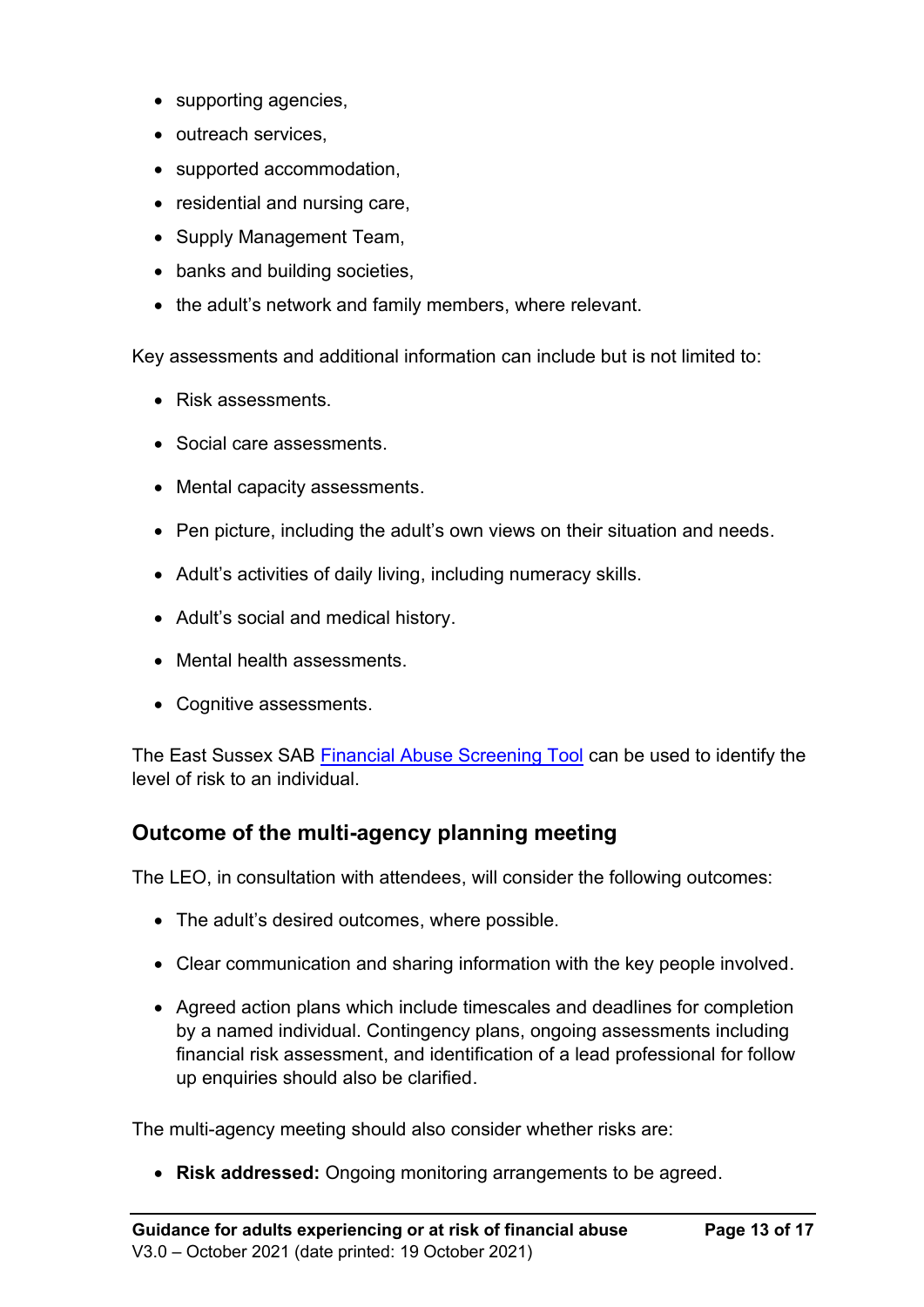• **Risk remains:** Adult continues to be at high risk. This could include nonengagement of adult, initial protective measures have not addressed issue, and if relevant professionals have not participated fully or refused to engage.

## <span id="page-15-0"></span>**Timescales**

Timescales are important to ensure actions are completed and to avoid drift.

Actions, and any specialist assessments, will be agreed and specified within the formal written record of the multi-agency meeting. This will include timescales for completion.

A date will be set for a review meeting, if required. This will depend on the particular circumstances of the enquiry but, where possible, should be within 30 working days so progress can be reviewed and further actions agreed.

## <span id="page-15-1"></span>**Dispute resolution**

If there is a disagreement between agencies regarding the outcome of a referral, assessment or safeguarding enquiry, every attempt should be made to seek an agreed resolution. However, if this is not possible, the [Sussex Safeguarding Adults](https://www.bhsab.org.uk/wp-content/uploads/sites/2/2021/09/Pan-Sussex-SAB-Escalation-Resolution-Protocol-1.pdf)  [Escalation and Resolution Protocol](https://www.bhsab.org.uk/wp-content/uploads/sites/2/2021/09/Pan-Sussex-SAB-Escalation-Resolution-Protocol-1.pdf) should be followed.

## <span id="page-15-2"></span>**Multi-agency review meeting**

### <span id="page-15-3"></span>**Reasons for convening a meeting**

A safeguarding enquiry should not be closed because an adult is not engaging and / or refusing the agreed safeguarding plan. A multi-agency review meeting should be convened if an adult remains at risk.

The review is an opportunity to revisit information including any risk assessments and mental capacity assessments. The review should also consider the adult's current functioning, engagement, support system, environment, physical and mental health needs.

Where there are concerns around mental capacity or the need for other pathways, including inherent jurisdiction, legal advice may be required. Inherent jurisdiction should be considered when an adult has capacity but there are significant concerns around their ability to keep themselves safe from the person causing harm. In some circumstances, a court may decide there are grounds for making an order restricting the activities of the person causing harm to the adult.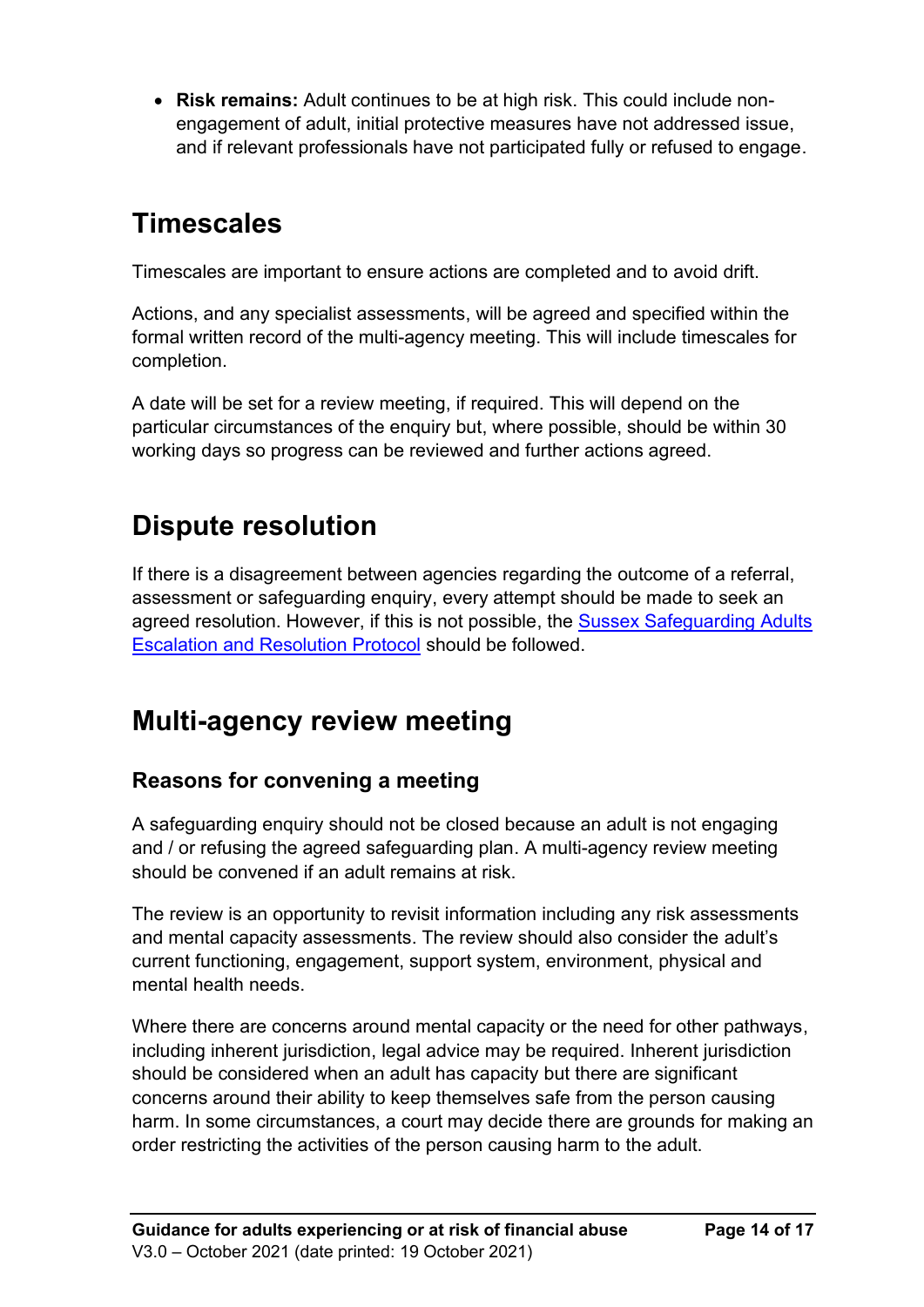### <span id="page-16-0"></span>**Purpose of the multi-agency review meeting**

All relevant professionals should attend the multi-agency review to:

- Ensure information is shared.
- Enable contingency planning based on assessed risk, including the need for legal advice.
- Ensure opportunities for the adult to accept support continue to be provided.
- Review multi-agency actions and timescales where risks may be increasing.

### <span id="page-16-1"></span>**Implementing contingency plans**

The LEO will ensure there are clear identified timescales for implementing contingency plans, so risk is responded to and harm is prevented.

A co-ordinated and planned response is essential to implement plans. It is important to ensure an objective perspective is maintained throughout, taking into account the following:

- Inclusion of people with relevant skills and experience who have not previously been involved.
- Other agencies or individuals who may succeed if the adult has not engaged.
- The use of up-to-date chronologies of multi-agency information, and analysing these as part of reviewed risk assessments and safeguarding planning.
- Considering whether escalation of some or all issues to more senior professionals may assist or provide any benefit.

Where agencies are unable to implement support or reduce risk significantly, all services should ensure the reasons for this are fully recorded and kept on the adult's records, with full details of actions taken to address the concerns.

The adult, or adult's representative, should be fully informed of the support offered and the reasons why this has not been implemented. The risks must be shared with them to ensure they are fully aware of the consequences of the continuing risk. This will require implementation of ongoing monitoring arrangements and making proactive contact to ensure the adult's needs, risks and rights are fully considered in the event of any changed circumstances.

A further meeting date within 30 working days will be set at each multi-agency review, until there is agreement that the situation has become stable and the risk of harm has reduced to an acceptable level.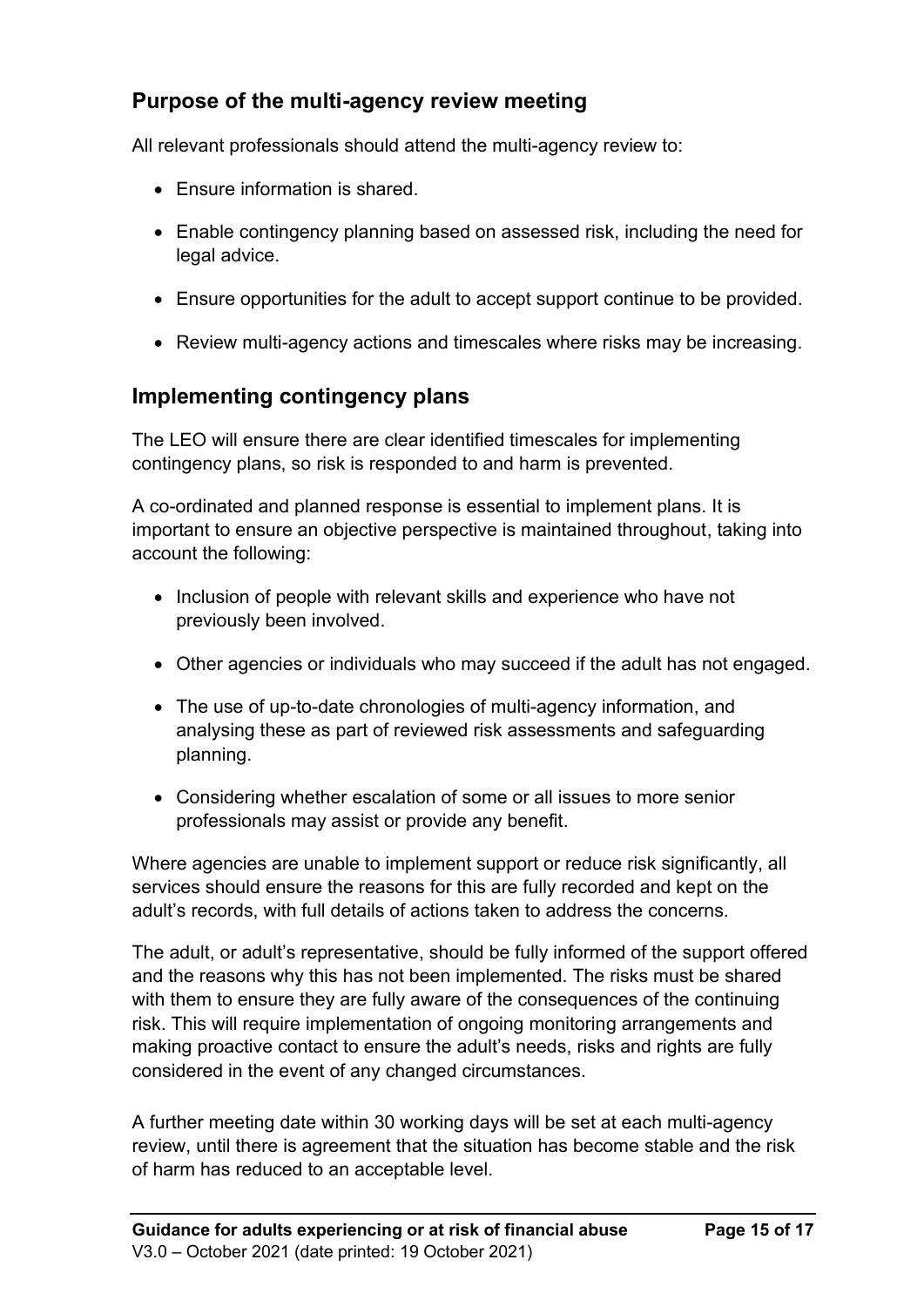## <span id="page-17-0"></span>**Record keeping**

The ASCH record will include a summary of the efforts and actions taken by all agencies involved.

Individual statutory and voluntary agencies will also need to keep their own records of their involvement. This should include details of visits to the adult, discussions regarding support provided and concerns arising from observations or information shared during visits. Any concerns identified during a visit should be reported to a line manager or safeguarding lead with a view to raising a concern through the relevant pathway. Each agency will need to ensure they have up-todate safeguarding and record keeping policies, and that all staff and / or volunteers are aware of their reporting duties and responsibilities.

<span id="page-17-1"></span>Accurate records will be maintained that demonstrate adherence to the **Sussex** [Safeguarding Adults Policy and Procedures.](http://sussexsafeguardingadults.procedures.org.uk/)

## **Key contacts**

### **To report a safeguarding concern**

Contact Health and Social Care Connect:

Tel: 0345 60 80 191

Email: [HSCC@eastsussex.gov.uk](mailto:HSCC@eastsussex.gov.uk)

Online: [Report a concern about an adult](https://new.eastsussex.gov.uk/social-care/worried/report)

### **Trading Standards**

Tel: Public number: 0808 223 1133 (Monday – Friday 9am to 5pm)

Email: [trading.standards@eastsussex.gov.uk](mailto:trading.standards@eastsussex.gov.uk)